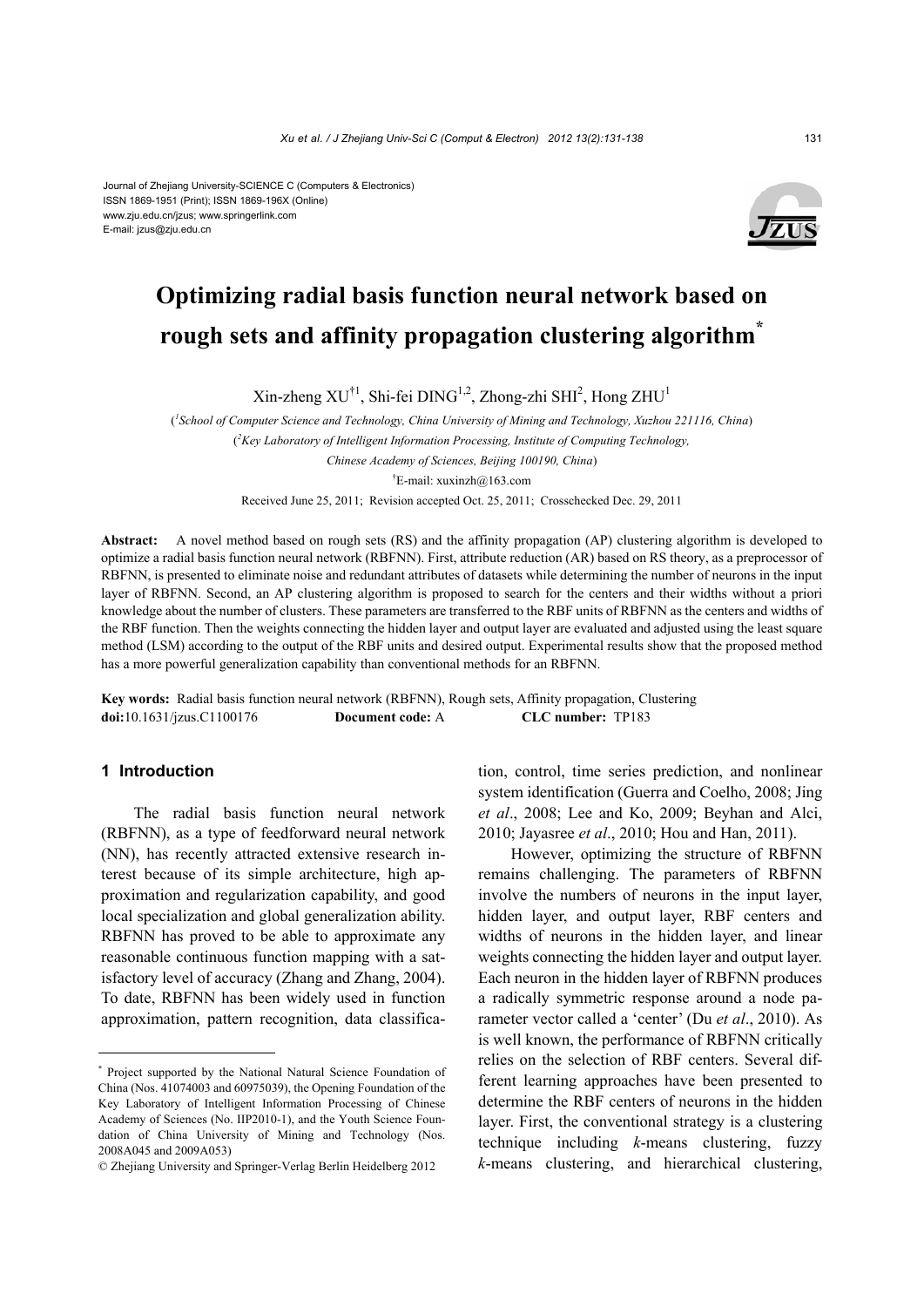through which RBF centers are selected randomly from input data and adjusted constantly by the clustering algorithms until they no longer change (Zhang and Zhang, 2004; Park *et al*., 2011; Shen *et al*., 2011). However, these algorithms cannot determine the number of hidden neurons when no prior knowledge is provided, and usually result in a large number of RBF centers. Secondly, orthogonal least squares (OLS) is regarded as a popular approach to selecting RBF centers, based on their contributions to maximizing the model error reduction ratio (Chen *et al*., 1991; Su *et al*., 2009). Furthermore, the recursive OLS algorithm and the fast recursive algorithm (FRA) have also been presented for the selection of RBF centers (Yu *et al*., 1997; Du *et al*., 2008). Although these algorithms are of fast convergent speed, they cannot avoid local minima and easily produce suboptimal solutions. Finally, in recent years, evolution algorithms, such as the genetic algorithm (GA) and differential evolution (DE), have been adopted widely to optimize RBF centers (Wu *et al*., 2008; Qu *et al*., 2009; Coelho and Santos, 2011). Although the more reduced structure can be achieved through evolution algorithms, a better generalization performance cannot usually be guaranteed.

AP clustering, as a new clustering technique based on message passing, has been proposed by Frey and Dueck (2007). The AP clustering algorithm has been shown to be very useful for many applications in face images, gene expression, and text summarization. Unlike previous methods, AP simultaneously considers all data points as potential exemplars, and recursively transmits real-valued messages along the edges of the network until a good set of centers is generated (Xia *et al*., 2008).

Based on the above analysis, in this paper we propose a novel optimizing method for RBFNN based on rough sets (RS) and the AP clustering algorithm. To determine the centers and widths of RBF units, different from the conventional methods, the proposed method can find the centers and widths of clusters automatically, without defining the number of clusters through the AP clustering algorithm. Then these parameters are transferred to the hidden layer of RBFNN as the centers and widths of RBF units. Meanwhile, the number of the neurons of RBF units equals the number of RBF units. In addition, to eliminate noise and redundant attributes of datasets, attribute reduction (AR) based on RS is used to reduce the datasets and determine the number of the neurons in the input layer.

### **2 Structure of RBFNN**

RBFNN consists of three different layers with a feedforward architecture: input layer, hidden layer, and output layer. The structure of RBFNN is shown in Fig. 1. Here the input layer is a set of *m* neurons, which accept the elements of an *m*-dimensional input vector. The input neurons are fully connected to a hidden layer that is composed of *h* hidden neurons, called RBF units. RBF units are connected directly to all the elements in the output layer, which activates the response of the neural network to the input pattern.



**Fig. 1 The structure of a radial basis function neural network (RBFNN)**

Of particular note is the hidden layer, in which each RBF unit contains an RBF. The Gaussian function is most frequently used as the RBF basis function:

$$
\phi_i(\mathbf{x}) = \exp\left(-\frac{\|\mathbf{x} - \mathbf{c}_i\|^2}{2\sigma_i^2}\right), \quad i = 1, 2, ..., h,
$$
 (1)

where ||*x*−*ci*|| is the Euclidean distance between input vector *x* and center  $c_i$ , and  $\sigma_i$  represents the width of the *i*th RBF unit. The Gaussian function, which has the property of noise suppression, is bounded, strictly positive, and continuous. Thus, for a given input pattern, only the RBF units whose centers are close to the input pattern will produce nonzero activation values to the input pattern (Xia *et al*., 2008).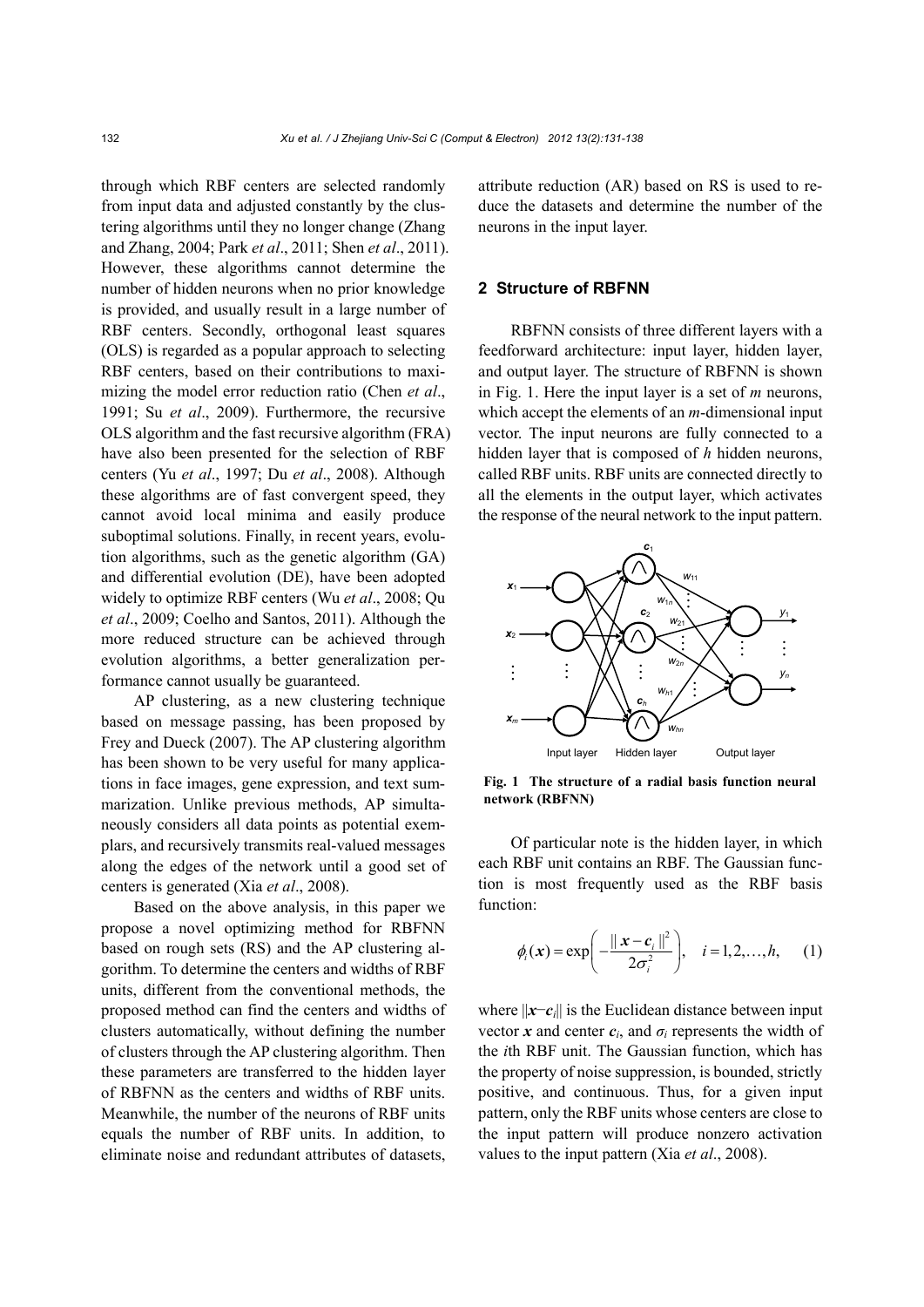The output of RBFNN is a linear combination of the responses of RBF units in the hidden layer. The values for the output neurons can be calculated as

$$
y_k(x) = \sum_{j=1}^h w_{jk} \phi_j(x), \quad k = 1, 2, \dots, n,
$$
 (2)

where  $y_k(x)$  is the output of the *k*th neuron in the output layer, *wjk* represents the weight from the *j*th neuron of the hidden layer to the *k*th neuron of the output layer, and *n* is the number of neurons in the output layer.

## **3 The proposed method**

When an RBFNN is constructed, it is important to determine its main parameters including the number of neurons in the input layer, and centers and widths of RBF units in the hidden layer. In this section, a novel optimizing method is proposed for the RBFNN to determine these parameters of RBFNN.

## **3.1 Attribute reduction**

In general, the number of neurons in the input layer is equal to the dimensionality of the input vector. However, the given datasets frequently involve some noise data and redundant attributes, which will weaken the generalization ability of the classifier and increase its training time. Thus, it is primarily important to eliminate noise data and redundant attributes before datasets are inputted to the classifier. To solve these problems, in this study, rough sets (RS) are adopted as the preprocessor to eliminate noise data and redundant attributes. Then the number of neurons in the input layer is equal to the number of attributions after AR.

RS theory, first introduced by Pawlak in 1982 (Pawlak *et al.*, 1995), has proved to be a powerful tool to deal with vagueness and uncertainty of information. RS theory is a mathematical approach to managing vague and uncertain data or problems related to information systems, indiscernibility relations and classification, attribute dependence and approximation accuracy, reduction and core attribute sets, and decision rules (Cheng *et al*., 2010). AR based on RS is a process of finding an optimal subset of all attributes according to a certain criterion so that the attribute subset is good enough to represent the classification relation of data. This preserves the quality of sorting after AR and requires no human input or domain knowledge other than the given datasets. The algorithm for AR of the input vector is as follows.

## **Algorithm 1** AR based on RS theory

**Input:** the datasets including sample attributes and classes.

**Output:** the reduced datasets.

Step 1: Initialization. Partition condition attributes and decision attribution of the datasets. The iteration variable *i*=1.

Step 2: Remove the *i*th condition attribute of datasets. According to the remaining condition attributes and decision attribution, analyze if the decision attribute indicates correctly and unambiguously the classification of condition attributes. If not, the *i*th condition attribute cannot be removed. Otherwise, this attribute is marked with the deleting label.

Step 3:  $i=i+1$ . If  $i$  is not larger than the number of the original condition attributes, return to step 2. Otherwise, remove the attributes of the original datasets with the deleting labels, and then the remaining attributes and decision attribution comprise the reduced datasets, and exit Algorithm 1.

# **3.2 Determining the centers and widths of RBF units**

Of all the parameters, the centers of RBF units are the most important. Once the centers of RBF units are determined, the RBFNN is regarded as a linear transformation from the input to the output. Considering that the centers of clustering need to be evaluated in advance in the conventional methods, in this study we propose a novel method to search automatically for the centers and widths of RBF units using the AP clustering algorithm without defining the number of clustering centers.

In view of the advantage of AP clustering, we use it to search automatically for the centers of RBF units. The algorithm determining the number of centers and the widths of RBF units by AP clustering is shown as follows.

**Algorithm 2** AP clustering for determining the centers and widths of RBF units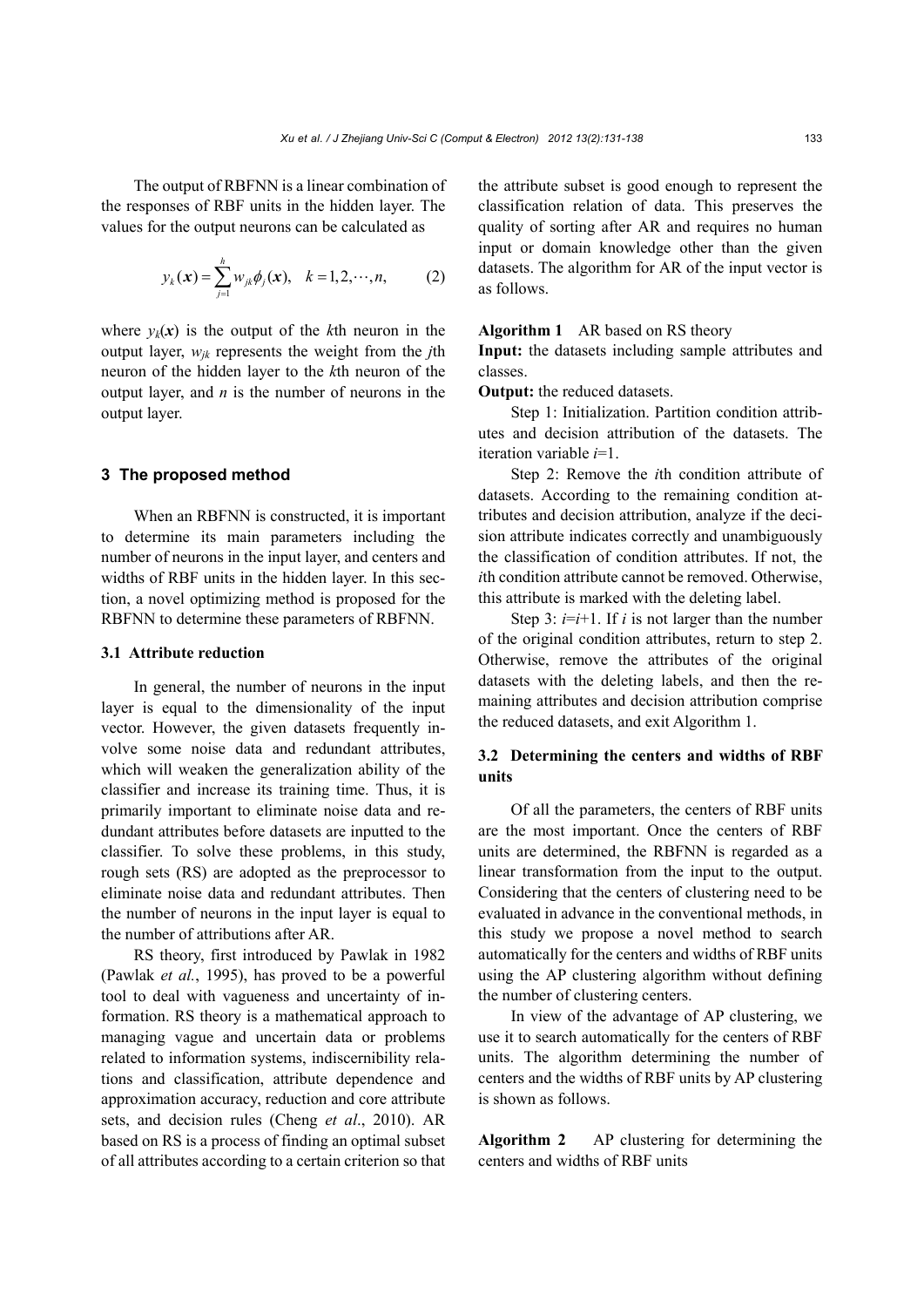#### **Input:**

DS(*N*): the datasets including *N* samples.

*S*( $i$ ,  $j$ ): the similarity of point  $i$  to point  $j$ .

 $P(i)$ : the preference of point *j*, which indicates if point *j* is chosen as a cluster center.

**Output:** centers and widths of RBF units by AP clustering.

Step 1: Initialization. Define the maximum number of iterations MaxN and damping factor lam. Initialize similarity matrix  $S_{N \times N}$  ( $S_{ij} = S(i, j)$ ) according to the similarity of the data points.

Step 2: Calculate the responsibility and availability according to the following equations:

$$
R(i,k) = S(i,k) - \max_{j} \{A(i,j) + S(i,j)\},
$$
  
\n
$$
j = 1, 2, \cdots, N, \ j \neq k,
$$
\n(3)

$$
A(i,k) = \min\left\{0, R(k,k) + \sum_{j} \max(0, R(j,k))\right\}, \quad (4)
$$
  

$$
j = 1, 2, \dots, N, \quad j \neq i, k,
$$

$$
R(k,k) = P(k) - \max_{j} \{A(k,j) + S(k,j)\},
$$
  
\n
$$
j = 1, 2, \cdots, N, \ j \neq k,
$$
 (5)

where  $R(i, k)$  represents the responsibility from data point *i* to candidate exemplar point *k*, and  $A(i, k)$  is the availability from candidate exemplar point *k* to point *i*.

Step 3: Evaluation. Judge if point *k* is the center of clustering, using the following rule:

$$
R(k,k) + A(k,k) > 0.
$$
 (6)

Step 4: Update the  $R(i, k)$  and  $A(i, k)$ :

$$
R(i, k) = (1 - \text{lam}) \cdot R(i, k) + \text{lam} \cdot R(i - 1, k), \quad (7)
$$

$$
A(i, k) = (1 - \text{lam}) \cdot A(i, k) + \text{lam} \cdot A(i - 1, k). \quad (8)
$$

Step 5: If the terminal conditions of AP clustering are met, go to step 6; otherwise, return to step 2.

Step 6: Record the centers and their number according to the results of AP clustering, and calculate the widths of the clustering centers:

$$
\text{widths}(i) = \sqrt{\frac{1}{\text{NC}_i} \sum_{j=1}^{\text{NC}_i} ||\mathbf{x}_j - \mathbf{c}_i||^2},
$$
 (9)

where  $c_i$  is the vector of the *i*th center, NC<sub>*i*</sub> represents the number of data points in the *i*th center,  $\dot{x}$  is the *i*th data point, and ||·|| represents the Euclidean distance between two data points. Then exit Algorithm 2.

## **3.3 Description of the proposed method**

The proposed algorithm for training the RBFNN is stated below.

**Algorithm 3** The proposed algorithm for training the RBFNN

**Input:** the datasets including sample attributes and classes.

**Output:** the results of RBFNN classification.

Step 1: AR. Reduce the datasets through AR based on RS. Determine the number of neurons of the input layer according to the number of reduced attributions.

Step 2: AP clustering. Calculate the centers and widths of clusters, and transfer these parameters to the RBF units.

Step 3: Calculate the output of the hidden layer according to the centers and widths of the RBF units.

Step 4: Evaluate the weights between the hidden layer and output layer using the least square method (LSM) according to the output of the RBF units and the desired output.

Step 5: Compute the correct rate of RBFNN classification. Then exit Algorithm 3.

### **4 Experimental results**

In this section we present three groups of experiments on several datasets from the UCI Machine Learning Repository (Blake and Merz, 1998). The first is used to illustrate the characteristics of the proposed method, and the other two are presented to compare the classification ability of our method with that of other methods.

#### **4.1 Experiment 1**

Four datasets including Iris, Wine, Crx, and Zoo are used. Table 1 shows the sample size, the number of classes, and the number of attributions of these four datasets.

Initially, the data including training data and testing data are processed through AR based on RS. The numbers of attributions before and after AR are listed in Table 2. The number of attributions of Iris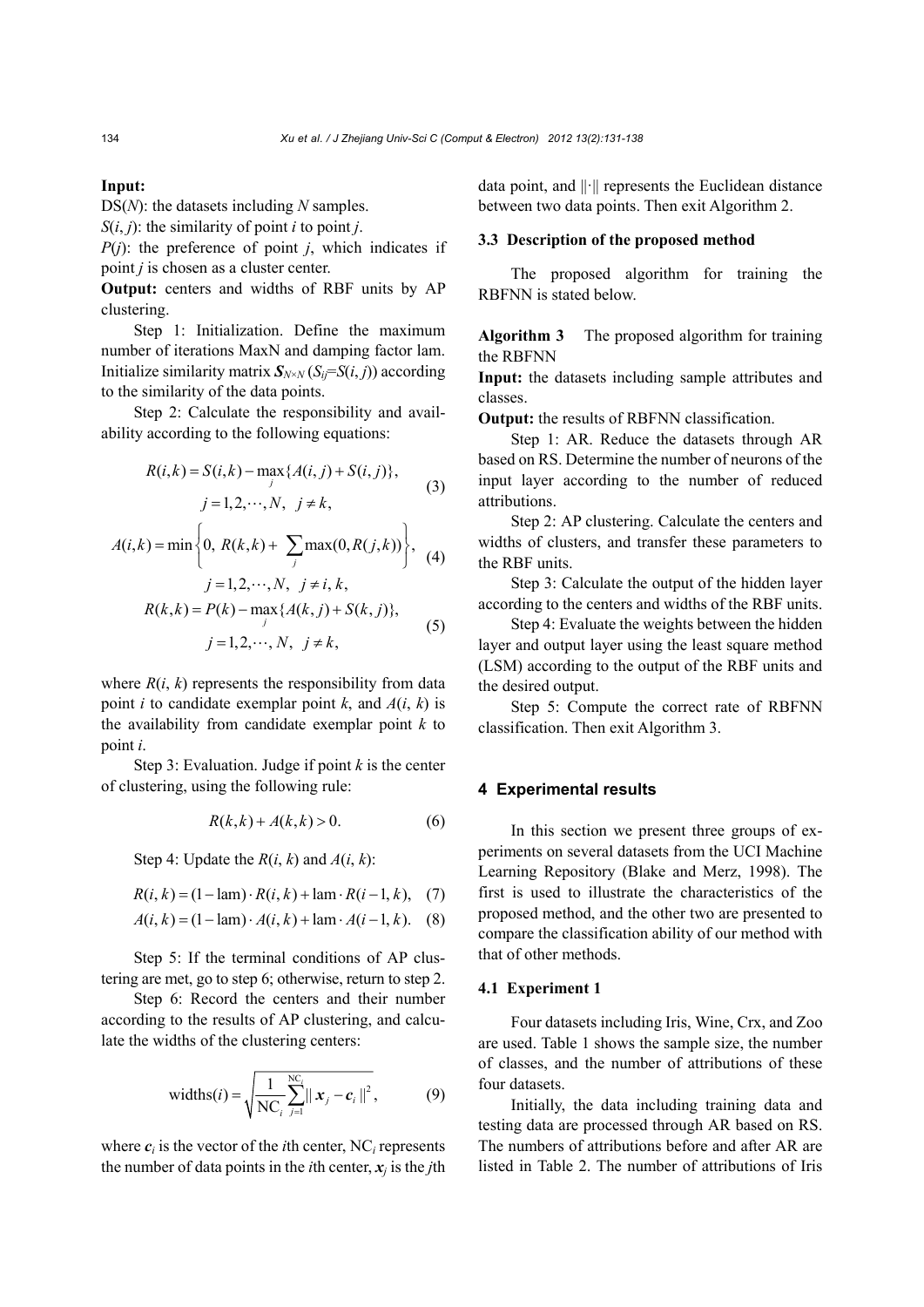datasets does not change obviously, as the values of condition attributions of Iris datasets are all real, and thus in the AR algorithm the datasets are considered to have more patterns so that their attributions cannot be reduced obviously. In contrast, the numbers of attributions of other datasets are reduced obviously.

Next, the datasets after AR are equally split into training datasets and testing datasets. Training sets are used to train the RBFNN and testing sets are used to verify the generalization ability of the network. In this phase, we first use the AP clustering algorithm to determine the number, centers, and widths of RBF units. As we know, among all the parameters of AP, the most important is the preference (*P*), which

|  |  | Table 1 Parameters of the four datasets |  |  |  |
|--|--|-----------------------------------------|--|--|--|
|--|--|-----------------------------------------|--|--|--|

| Dataset     | classes | Number of Number of<br>samples | Number of<br>attributions |
|-------------|---------|--------------------------------|---------------------------|
| <b>Iris</b> |         | 150                            |                           |
| Wine        |         | 178                            | 13                        |
| Crx         |         | 690                            | 15                        |
| Zoo         |         | 214                            |                           |

**Table 2 Attribute reduction (AR) based on rough sets**

| Dataset     | Number of attributions |          |  |
|-------------|------------------------|----------|--|
|             | Before AR              | After AR |  |
| <b>Iris</b> |                        |          |  |
| Wine        | 13                     |          |  |
| <b>Crx</b>  | 15                     |          |  |
| Zoo         |                        |          |  |

directly influences the number of clusters. Note that *P* is negative. In our experiments, we select three different values of *P* to deal with the datasets, including the median of similarity matrix *S* (denoted as median( $\mathbf{S}$ )), its half (median( $\mathbf{S}$ )/2), and its double  $(2*median(S))$ . The results of clustering using the different values of *P* are shown in Table 3. When *P* increases, the number of clustering centers becomes smaller, regardless of the condition (with or without AR). The number of clustering centers with AR is almost always smaller than that without AR (except when  $P=2^*$ median(S)), which indicates that with AR some noise and redundant attributes of the datasets can be eliminated. The running time of the AP algorithm with AR is less than that without AR when *P*=median(*S*)/2. In other conditions, however, the running time of the AP algorithm with AR is more than that without AR.

To illustrate more clearly the convergence of the AP algorithm, we provide Figs. 2 and 3 to describe the iteration process of the AP algorithm under varying conditions. Comparison of Figs. 2 and 3 shows that the performance of the AP algorithm increases when *P* increases. Meanwhile, the AP algorithm with AR almost always has better fitness (net similarity) than that without AR, especially when testing Wine and Crx datasets. This indicates that AP clustering benefits from AR.

**Table 3 The results of affinity propagation clustering for three different values of preference (***P***)** 

|                                 |                      | Number of clustering centers |                   |         |                                    |                 |                 |
|---------------------------------|----------------------|------------------------------|-------------------|---------|------------------------------------|-----------------|-----------------|
| Number<br>Dataset<br>of classes |                      | Without AR                   |                   | With AR |                                    |                 |                 |
|                                 |                      | $P = median(S)/2$            | $P = median(S)$   |         | $P=2^*$ median(S) $P=$ median(S)/2 | $P = median(S)$ | $P=2*median(S)$ |
| Iris                            | 3                    | 11                           | 9                 | 4       | 10                                 |                 | 5               |
| Wine                            | 3                    | 28                           | 14                | 7       | 15                                 | 9               |                 |
| Crx                             |                      | 68                           | 44                | 26      | 59                                 | 40              | 28              |
| Zoo                             |                      | 17                           | 9                 | 7       | 11                                 | 8               | 8               |
|                                 | Number               |                              |                   |         | Time(s)                            |                 |                 |
| Dataset                         | of classes           |                              | <b>Without AR</b> |         |                                    | With AR         |                 |
|                                 |                      | $P = median(S)/2$            | $P = median(S)$   |         | $P=2^*$ median(S) $P=$ median(S)/2 | $P = median(S)$ | $P=2*median(S)$ |
| Iris                            | 3                    | 5.625                        | 5.125             | 4.609   | 4.797                              | 5.172           | 5.391           |
| Wine                            | 3                    | 5.750                        | 6.656             | 4.250   | 4.813                              | 4.437           | 4.422           |
| Crx                             | 2                    | 31.266                       | 14.594            | 15.547  | 15.547                             | 35.922          | 18.516          |
| Zoo                             |                      | 15.750                       | 7.094             | 7.002   | 11.235                             | 9.062           | 8.782           |
|                                 |                      |                              |                   |         | Number of iterations               |                 |                 |
| Dataset                         | Number<br>of classes |                              | <b>Without AR</b> |         |                                    | With AR         |                 |
|                                 |                      | $P = median(S)/2$            | $P = median(S)$   |         | $P=2^*$ median(S) $P=$ median(S)/2 | $P = median(S)$ | $P=2*median(S)$ |
| Iris                            | 3                    | 181                          | 154               | 138     | 152                                | 158             | 178             |
| Wine                            | 3                    | 169                          | 220               | 135     | 157                                | 140             | 141             |
| <b>Crx</b>                      | 2                    | 184                          | 170               | 164     | 176                                | 432             | 217             |
| Zoo                             |                      | 578                          | 253               | 235     | 427                                | 341             | 337             |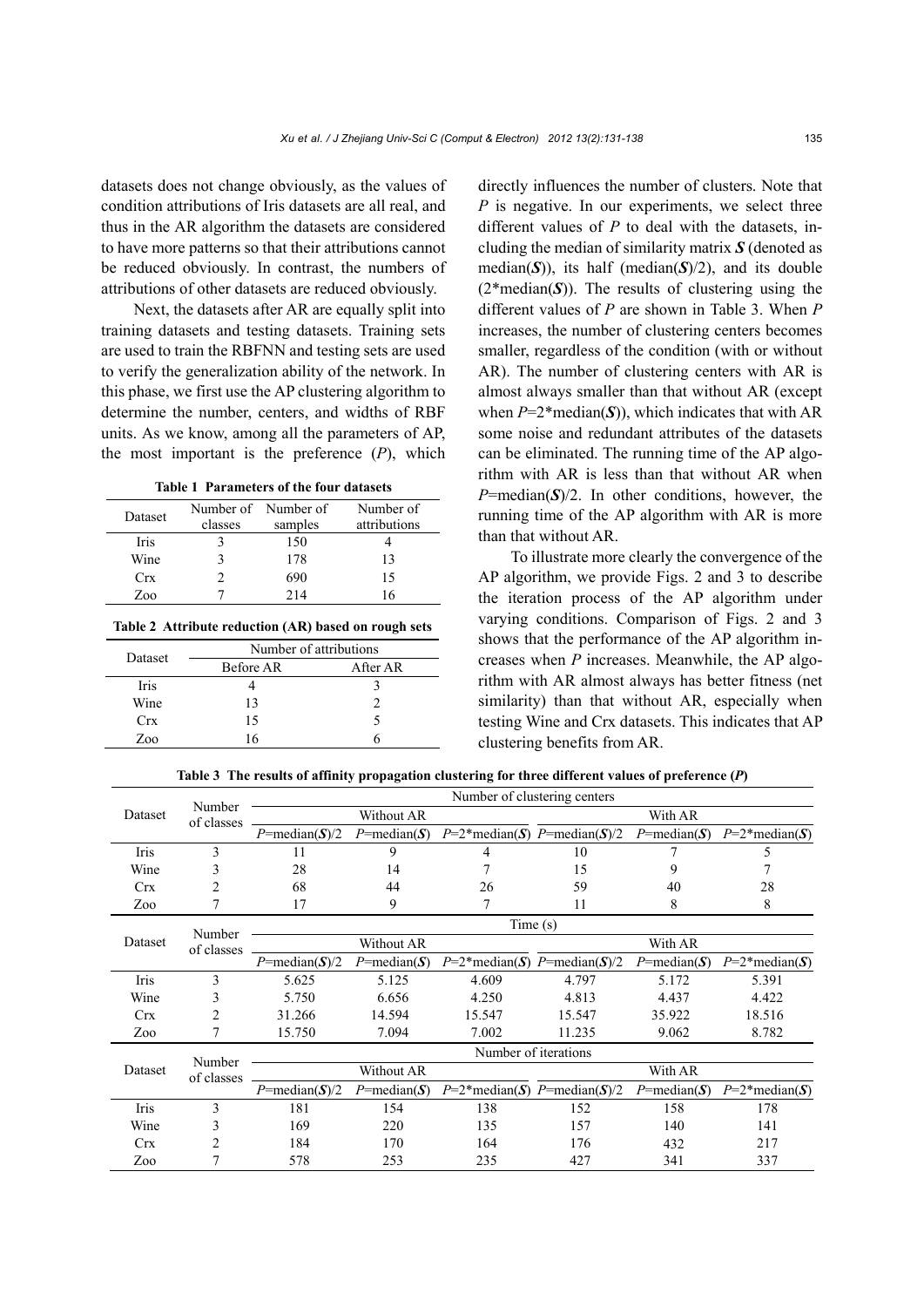

**Fig. 2 The iteration process of the affinity propagation algorithm without attribute reduction**  (a) Iris datasets; (b) Wine datasets; (c) Crx datasets; (d) Zoo datasets



**Fig. 3 The iteration process of the affinity propagation algorithm with attribute reduction**  (a) Iris datasets; (b) Wine datasets; (c) Crx datasets; (d) Zoo datasets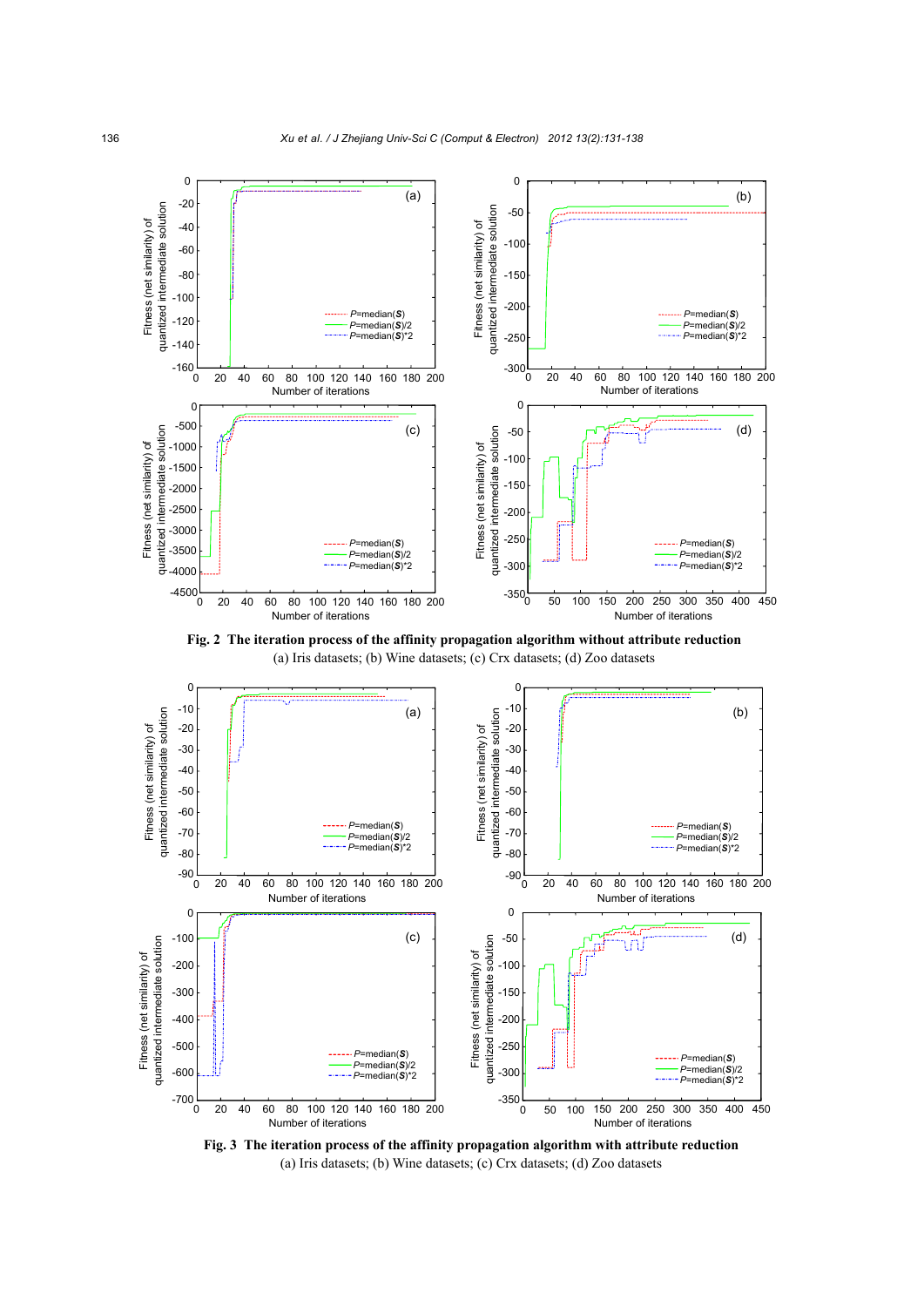According to the results of the AP clustering algorithm, we can calculate the centers, their widths and numbers, and transfer these parameters to the RBF units of RBFNN. According to Eq. (1), we can evaluate the output of RBF units. In the next phase of training, the main work is to estimate the weights connecting the hidden layer and output layer, depending on the output of the RBF units. Then the weights are adjusted according to LSM, depending on the mean-square error between the output of RBFNN and the expected output of the samples. Table 4 lists the results of calculating the centers of the RBF units, achieved by the proposed method and *k*-means clustering. The proposed method gives better results than *k*-means clustering. Meanwhile, the classification accuracy rate of RBFNN optimized by the proposed method with AR is very close to that without AR.

**Table 4 The classification accuracy rate of RBFNN** 

| Method                | Classification accuracy rate $(\%)$ |       |       |       |  |
|-----------------------|-------------------------------------|-------|-------|-------|--|
|                       | Iris                                | Wine  | Crx   | Zoo   |  |
| AP without AR         |                                     |       |       |       |  |
| $P = media(s)/2$      | 96.00                               | 93.26 | 87.83 | 88.24 |  |
| $P = media(s)$        | 96.00                               | 93.26 | 88.98 | 88.24 |  |
| $P = media(s)*2$      | 93.33                               | 94.38 | 88.12 | 94.12 |  |
| AP with AR            |                                     |       |       |       |  |
| $P = media(s)/2$      | 96.00                               | 89.89 | 87.29 | 86.27 |  |
| $P = media(s)$        | 96.00                               | 91.01 | 8841  | 88.24 |  |
| $P = media(s)*2$      | 94.67                               | 93.26 | 8783  | 92.17 |  |
| $k$ -means without AR | 86.67                               | 86.52 | 86.97 | 84 31 |  |
| $k$ -means with AR    | 93.33                               | 88 76 | 86.38 | 82.35 |  |

AP: affinity propagation; AR: attribute reduction

## **4.2 Experiment 2**

The second group contains three datasets: the Pima Indian diabetes problem (dataset 1), the Wisconsin breast cancer problem (dataset 2), and the Ionosphere data classification problem (dataset 3) (Mao and Huang, 2005). The first two datasets are tested by cross-validation to estimate the classification accuracy of RBFNN. Table 5 lists the classification accuracy results.

As shown in Table 5, our method achieves a similar performance to the method proposed by Mao and Huang (2005). Specifically, the experiment of the eight-fold on dataset 2 achieves a classification accuracy of 100%, and its average performance is superior to that of Mao and Huang (2005)'s method.

**Table 5 The classification accuracy of the second group of datasets** 

| Dataset | Classification accuracy $(\% )$ |                  |  |
|---------|---------------------------------|------------------|--|
| No.     | Mao and Huang $(2005)$          | Our method       |  |
|         | $78.39 \pm 5.2$                 | 78.13±4.69       |  |
| 2       | $97.4 \pm 2.2$                  | $97.96 \pm 2.04$ |  |
|         | 98.0                            | 98.0             |  |

#### **4.3 Experiment 3**

Cleveland data on cardiology patients are used in the third experiment. The dataset has 303 samples with 13 input attributes and one output attribute, and is divided into a training dataset and a test dataset consisting of 152 and 151 samples, respectively.

To compare our method with the methods mentioned in Mao (2002), we also perform a ten-fold cross-validation. Table 6 gives a comparison of our results with these methods, showing that our method is superior to these methods, except linear discrimination analysis and Naïve Bayes, with respect to average accuracy.

**Table 6 Comparison with the methods mentioned in Mao (2002) for the Cleveland data on cardiology patients** 

| Method                                                             | Accuracy $(\% )$ |
|--------------------------------------------------------------------|------------------|
| Our method                                                         | $82.12 \pm 1.34$ |
| Mao (2002)                                                         | 81.8             |
| Linear discrimination analysis                                     | 84.5             |
| Naïve Bayes                                                        | $82.5 - 83.4$    |
| SVM (five-fold cross-validation)                                   | 81.3             |
| CART (classification and regression<br>tree)                       | 80.8             |
| C4.5 (Quinlan's induction decision,<br>five-fold cross-validation) | 77.8             |

In general, the performance of our method is reasonably good. This also indicates that the AP clustering algorithm can effectively find the centers of the RBF units without a priori knowledge about the number of centers.

## **5 Conclusions**

The aim of this paper is to introduce a novel method optimizing RBFNN based on RS theory and the AP clustering algorithm. Through AR based on RS theory, noise data and redundant attributions are